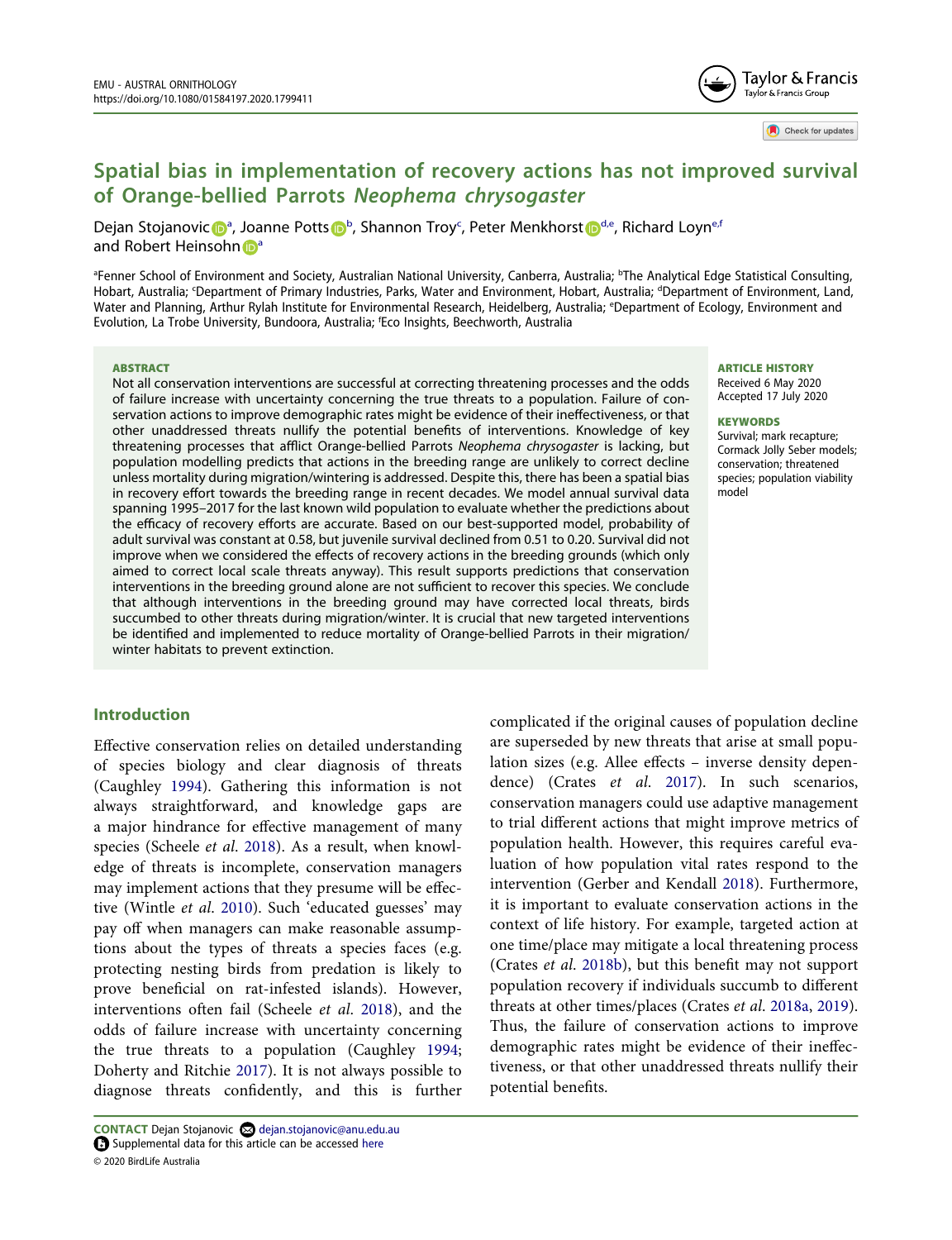The Orange-bellied Parrot *Neophema chrysogaster*  may be the rarest parrot in the world and now breeds only at Melaleuca in southwestern Tasmania, Australia (Lat: 43°25ʹ S, Long: 146° 9ʹ E) (Department of Environment, Land, Water and Planning [2016](#page-5-4); Stojanovic *et al*. [2018\)](#page-5-5). In 2016/17 the wild population declined to only two breeding females and 12 males (Stojanovic *et al*. [2018](#page-5-5)). Unusually for a parrot, the species is an obligate migrant, wintering in coastal habitats along southeastern mainland Australia (Loyn *et al*. [1986\)](#page-5-6). Their key threatening processes are not clearly diagnosed, but habitat loss and degradation, disease and small population size have been implicated in their decline (Department of Environment, Land, Water and Planning [2016](#page-5-4)). This uncertainty hinders the species management because recovery strategies that directly target the most important threats are difficult to develop and prioritise (Department of Environment, Land, Water and Planning [2016](#page-5-4)). Most direct management of Orange-bellied Parrots is implemented at Melaleuca, and includes provision of nest boxes, supplementary food, predator control, and release of captive-born birds to increase the number of breeding pairs, correct adult sex ratio bias and maximise reproductive success (Troy and Hehn [2019\)](#page-5-7). In contrast, during migration/winter the species can occur at multiple locations along about 1200 km of coast, and conservation efforts are mostly indirect. The main conservation actions in the migration/winter range involve studies of habitat use (Loyn *et al*. [1986\)](#page-5-6), ecological modelling (White *et al*. [2017\)](#page-5-8), population (Starks *et al*. [1992](#page-5-9)) and habitat monitoring (Tolsma *et al*. [2014](#page-5-10)), plus reservation and removal of livestock from habitat, rehabilitation of hydrological processes, control of predators, weeds and human access (Department of Environment, Land, Water and Planning [2016\)](#page-5-4). Aggregation of the entire parrot population at Melaleuca makes management of threats to the breeding population feasible (Troy and Hehn [2019](#page-5-7)), which partially explains the spatial bias in recovery actions.

<span id="page-1-8"></span><span id="page-1-6"></span><span id="page-1-3"></span><span id="page-1-1"></span>Previous studies have suggested that conservation actions at the breeding grounds are likely to be ineffective at reducing mortality over migration and winter (Drechsler *et al*. [1998](#page-5-11)), which is a severe threat to the species (Department of Environment, Land, Water and Planning [2016\)](#page-5-4). Given the spatial bias in recovery efforts for this species, we evaluate the predictions of Drechsler *et al*. ([1998\)](#page-5-11) by modelling annual survival. Survival is a useful demographic trait to study because it is the outcome of multiple, cumulative, discrete threats over the full annual cycle. If the predictions of Drechsler *et al*. ([1998](#page-5-11)) are correct, we would expect that survival of Orange-bellied Parrots has not improved over two decades, despite an increase in conservation attention and effort directed at their protection in breeding habitat.

# **Methods**

#### *Study context*

<span id="page-1-0"></span>A citizen science monitoring programme has been implemented by the Tasmanian Government at Melaleuca since 1979 (Department of Environment, Land, Water and Planning [2016](#page-5-4)). Monitoring consists of observation of individually colour banded birds at feed tables during the summer breeding season by volunteers (Department of Environment, Land, Water and Planning [2016](#page-5-4); Troy and Hehn [2019\)](#page-5-7). We collated survival data from the monitoring program between 1995 and 2017 for this study. The Tasmanian Government implemented most recovery actions annually, including provision of nest boxes, supplementary feeding, predator and competitor control, and health management, so these activities were generally consistent over time. In 2010, due to a steep decline in the population size of Orange-bellied Parrots, 21 juveniles were collected from the wild as new founders for the captive population (Martin *et al*. [2012\)](#page-5-12). Orangebellied Parrots may be unusually vulnerable to Allee effects (Crates *et al*. [2017\)](#page-4-1), and after 2010, the collection of juveniles for captive breeding reduced the wild population size (Morrison *et al*. [2020](#page-5-13)). Later recovery actions including release of captive-bred parrots (Troy and Hehn [2019](#page-5-7)) further altered wild population size. Hence, we subset our data into two time periods (i) 1995–2010, i.e. natural demographic rates, and (ii) 2011–2017 i.e. demographic rates potentially influenced by recent management actions.

# <span id="page-1-9"></span><span id="page-1-5"></span><span id="page-1-4"></span>*Survival data*

<span id="page-1-10"></span><span id="page-1-7"></span><span id="page-1-2"></span>We accounted for potential misidentification errors in the Tasmanian Government's citizen science sightings data set which could affect our models by filtering the data (Isaac *et al*. [2014](#page-5-14)). Parrots seen fewer than five times needed either to be (i) verified by >1 observer, or (ii) seen by the same person >3 times to be considered alive (Troy and Kuechler [2018](#page-5-15)). We assumed that if a parrot was incorrectly categorised as dead using our criteria, such infrequently detected individuals were unlikely to have successfully bred, and thus did not contribute to the population growth. As the species now probably only breeds at Melaleuca (Stojanovic *et al*. [2018](#page-5-5)) we assumed this was a closed population, and that loss of individuals was due to death, not dispersal to other breeding locations. We constructed capture histories from 1995 to 2017. During this period, banding nestlings in nest boxes was the main way marked birds entered the population. The first occasion in capture histories represented nestlings banded in boxes, and subsequent occasions represented observations at feeders over successive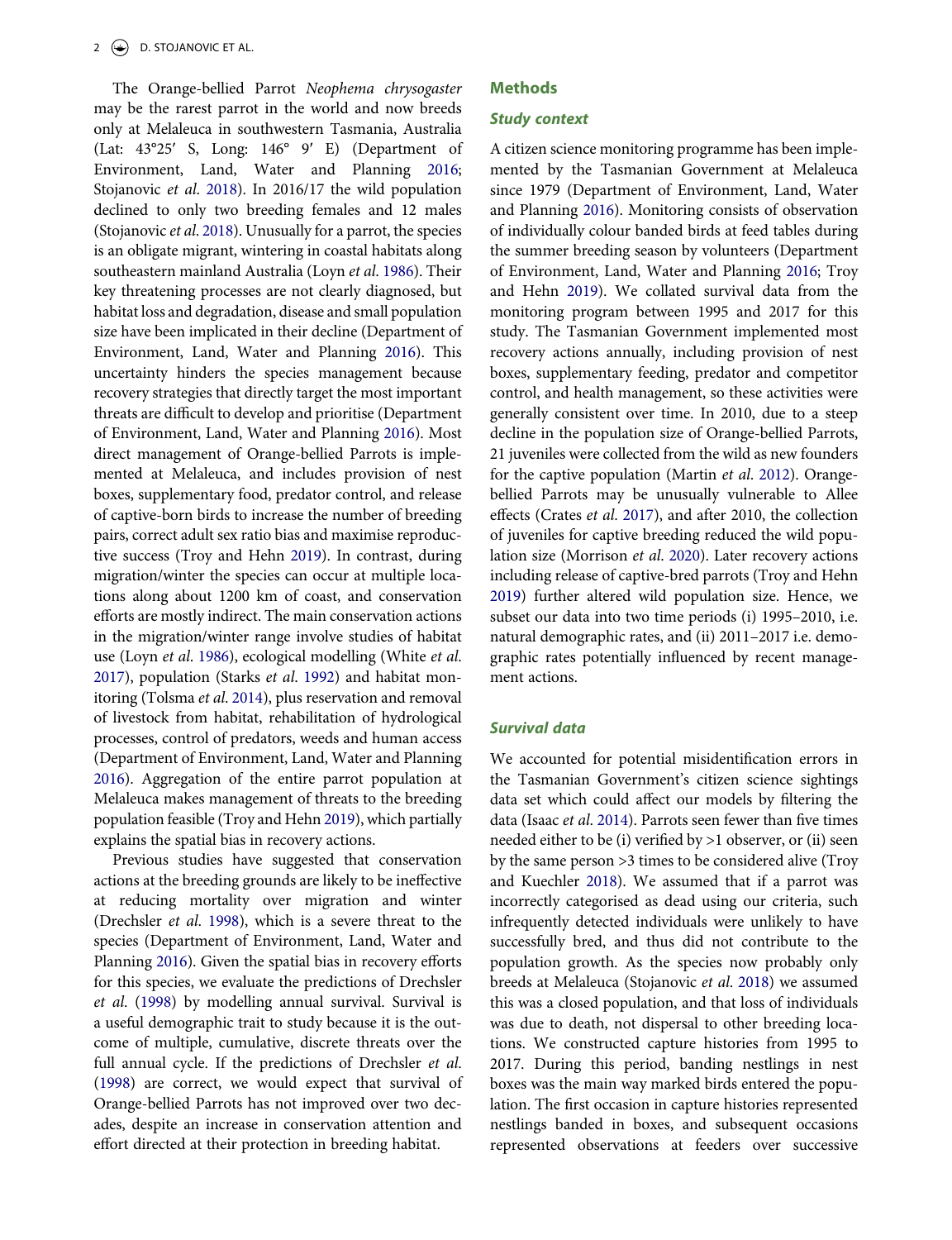breeding seasons. We classified individuals in the first time-step of capture histories as juvenile, and all subsequent time-steps as adult. This approach does not differentiate between mortality in the breeding season and mortality during migration/winter, but based on recent evidence we assumed that most juveniles died during migration/winter (DPIPWE. unpublished data).

We used Cormack Jolly Seber models to estimate annual survival rates of Orange-bellied Parrots, and explored whether the survival component was constant (i.e.,  $\phi(.)$ ), or varied with age class (i.e.,  $\phi_j(.)\phi_a(.)$ , for juveniles and adults, respectively), year (as a linear trend, i.e. *ϕ*(Year)) and time period (using a dummy variable corresponding to 1995–2010, and 2011–2017, i.e. *ϕ*(Period)). We did not fit year as a factor (i.e. to estimate annual survival) because data were too sparse in some years and age classes. In addition to these main effects, we also fitted two age class  $\times$  year interaction models, where adult survival was either held constant (i.e.  $\phi_j(Year) \phi_a$  (.)) or allowed to vary as a linear trend with year (i.e.  $\phi_j$ (Year)  $\phi_a$  (Year)). We also fitted year  $\times$  time period (i.e.  $\phi$ (Year  $\times$  Period)), age class  $\times$ time period (i.e.  $\phi_j$ (Period)  $\phi_a$  (Period)), and year  $\times$  age class × time period (i.e. *ϕ<sup>j</sup>* (Year × Period)*ϕa* (Year × Period)). Recapture probability (*p*) was held constant because of high detection likelihood at feeders (Stojanovic *et al*. [2018](#page-5-5)) except in the global model. Survival analyses were conducted using RMark (Laake [2013](#page-5-16)) in R version 3.6.3 (R Development Core Team [2020](#page-5-17)) as an interface to Program MARK (White and Burnham [1999](#page-5-18)) and model selection was based on ΔQAICc <2 (Buckland *et al*. [1997\)](#page-4-5). All models were fitted in RMark, but program MARK was used to calculate median ĉ for the global model. We corrected corresponding model selection in RMark for the estimate of median ĉ. Code and data are presented in supplementary materials.

# **Results**

We present data for 797 Orange-bellied Parrots hatched between 1995 and 2017. Five hundred and twenty-two birds (65%) died in their first year of life and 275 (35%) died in their second year of life or later, corresponding to a mean lifespan of 1.76 years (range: 0–11).

Based on the unconstrained global model, we corrected model selection in RMark by the median ĉ (4.77). We present a full list of survival models ranked by AICc in [Table 1](#page-3-0). We found no evidence that annual survival rates varied between the two time-periods we considered. The most parsimonious model (based on lowest AICc and fewest parameters) included constant adult survival and a juvenile survival trend over time, with constant recapture probability. The next best model was within two ΔAICc and included juvenile and adult survival trends over time. The best-supported model showed that probability of adult survival was constant at 0.58 over time, but juvenile survival declined from 0.51 to 0.20 over the study. We report effect sizes and standard errors in [Figure 1](#page-2-0), and based on this model, recapture probability (p) was  $0.94 \pm 0.01$  se.

# **Discussion**

Survival was age-related in Orange-bellied Parrots, and juvenile survival more than halved over the study period. We found no support for the models that included effects of different survival probabilities in the period before/after collection of juveniles for captive breeding in 2010 artificially reduced wild population size. Instead, the best-supported models only contained effects of age and time. These results reveal a chronic decline of annual survival rates for juveniles, despite intensive conservation efforts at the breeding ground, and suggest

<span id="page-2-4"></span><span id="page-2-3"></span><span id="page-2-2"></span><span id="page-2-1"></span><span id="page-2-0"></span>

**Figure 1.** Modelled estimates of survival probabilities (Phið*ϕ*Þ mean ± se) of Orange-bellied Parrots at their last known breeding ground in Tasmania, Australia. Over the entire study, conservation interventions were implemented at the breeding ground, but these actions did not improve the declining survival of juveniles.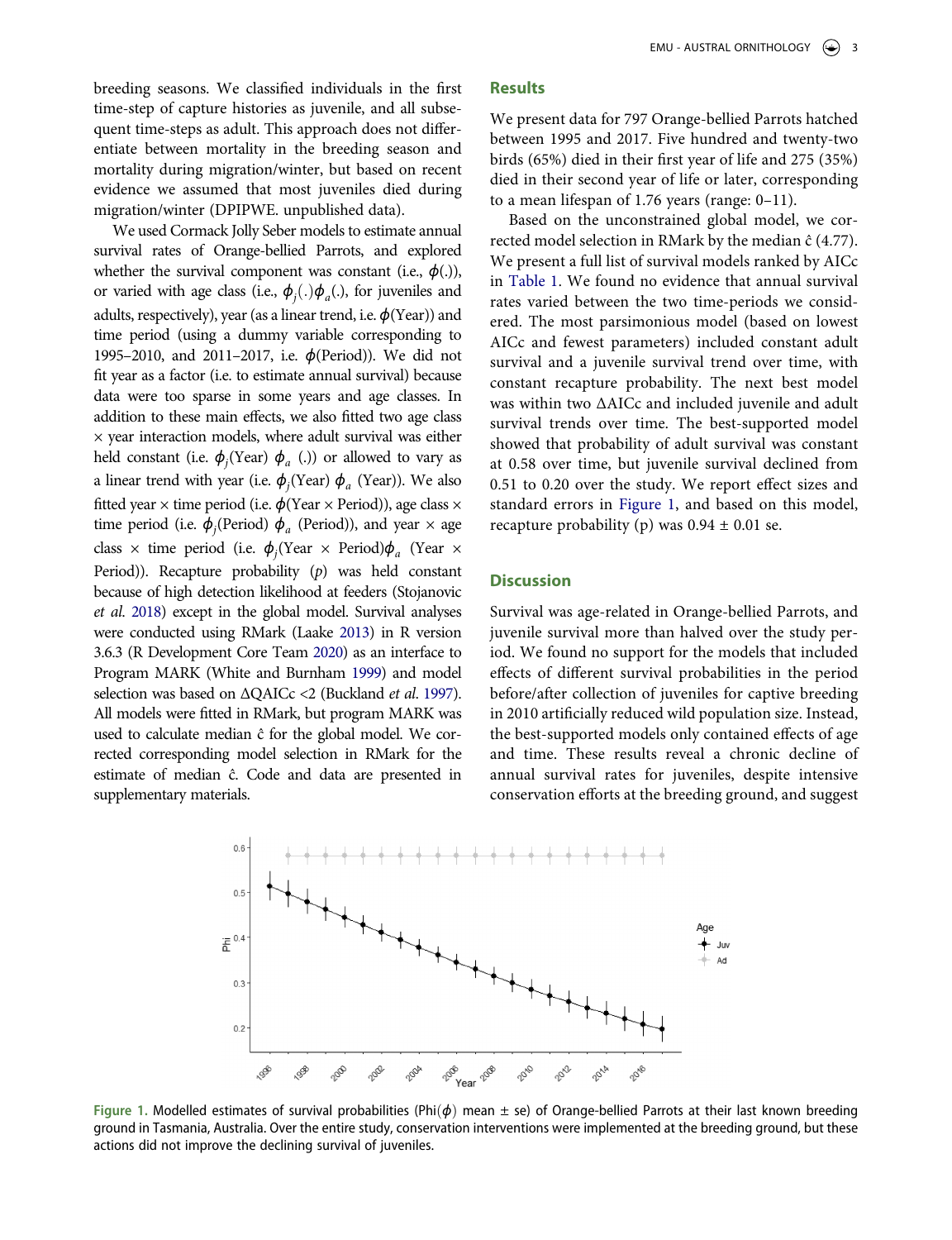<span id="page-3-0"></span>**Table 1.** List of nine models fitted to Orange-bellied Parrot survival data from the last known breeding ground between 1995 and 2017. Model notations are as follows: '.' is a constant effect, 'Year' is a linear trend over year, '*ϕ<sup>j</sup>* ' refers to juveniles and '*ϕa*' is adults, 'time period' relates to 1995–2010 and 2011–2017 (before/after the time when the wild population size was reduced due to collection of 21 birds for captive breeding). \* indicates the preferred models.

| N.Par. | OAICc  | ∆AICc | Weight | Odeviance |
|--------|--------|-------|--------|-----------|
| 4      | 419.29 | 0.00  | 0.50   | 67.91     |
| 5      | 421.23 | 1.95  | 0.19   | 67.84     |
| 6      | 422.30 | 3.02  | 0.11   | 66.89     |
|        |        |       |        |           |
| 6      | 422.54 | 3.25  | 0.10   | 67.13     |
|        |        |       |        |           |
| 3      | 423.86 | 4.57  | 0.05   | 74.49     |
| 5      | 424.03 | 4.74  | 0.05   | 70.64     |
|        |        |       |        |           |
| 3      | 433.15 | 13.87 | 0.00   | 83.78     |
| 2      | 434.24 | 14.96 | 0.00   | 86.89     |
| 3      | 435.18 | 15.89 | 0.00   | 85.81     |
| 5      | 435.82 | 16.53 | 0.00   | 82.42     |
|        |        |       |        |           |

<span id="page-3-5"></span>that targeted efforts to protect Orange-bellied Parrots in their migration/winter habitats are needed. Our results also contrast with those of an earlier study that found no temporal trend in juvenile survival of this species (Holdsworth *et al*. [2011](#page-5-19)). Our study supports the prediction of Drechsler *et al*. [\(1998\)](#page-5-11) that interventions in the breeding ground alone are not enough to recover this species unless threats during migration/winter are concurrently addressed.

There are two possible explanations for our results: (i) the interventions undertaken in Tasmania do not address the primary threats in the breeding ground, or (ii) the interventions do mitigate threats in the breeding ground, but mortality during migration/winter nullifies the benefits. We consider the first explanation less likely given that the aims of the Tasmanian interventions are not intended to improve inter-annual survival but instead focus on local threats to survival and reproductive success within the breeding season (Troy and Hehn [2019](#page-5-7)). For example, releasing captiveborn female parrots has corrected male-biased adult sex ratios and increased reproductive output at Melaleuca (Troy and Hehn [2019\)](#page-5-7), meaning that more nests are initiated and more juveniles enter the population than would have occurred without intervention (which may be evidence that these interventions mitigate the local threats they target). However, survival during migration and winter are likely to be at least partly or entirely independent of interventions in breeding habitat. If the potential second explanation is true, then our results provide empirical support for modelled predictions that ongoing recovery actions in the breeding ground will not improve the conservation status of Orange-bellied Parrots without addressing mortality during migration/winter (Drechsler *et al*. [1998](#page-5-11)). Testing these hypotheses is crucial because this information will clarify the aspects of life history (breeding, migration, wintering) that should be targeted with new interventions.

<span id="page-3-9"></span><span id="page-3-2"></span><span id="page-3-1"></span>Unfortunately, the initial causes of population decline in Orange-bellied Parrots may have been usurped as the principal threats to the species by multiple component Allee effects (Crates *et al*. [2017\)](#page-4-1). For example, a migration component Allee effect may have major implications for a juvenile's first full migration if they rely on flocking for safety in numbers or for the experience afforded by uncommon adults to survive and maintain population-level migration culture (Codling *et al*. [2007\)](#page-4-6). Juveniles may also select poor-quality winter habitat (Crates *et al*. [2017\)](#page-4-1) if they depend on the few remaining adults for habitat selection (Couzin *et al*. [2005;](#page-4-7) Schmidt *et al*. [2015](#page-5-20)). Given the low contemporary population size of the species and the sparse but extensive geographic area of their contemporary migration/ winter distribution (Department of Environment, Land, Water and Planning [2016\)](#page-5-4), it is unlikely that the survival impacts of historical threats (e.g. deteriorating habitat quality) can be disentangled from the potential recent emergence of Allee effects. Recent activities like releasing captive born parrots in areas of high-quality wintering habitat may be effective at overcoming some habitat selection Allee effects in winter, but the survival impacts of these efforts are currently unclear. Other threats like genetic component Allee effects, which may be signalled by low contemporary hatching success and heightened disease vulnerability (Stojanovic *et al*. [2018;](#page-5-5) Morrison *et al*. [2020\)](#page-5-21), are common in small populations (Whiteman *et al*. [2006;](#page-5-22) Heber and Briskie [2010](#page-5-23)) and can affect juvenile survival (Keller *et al*. [2007;](#page-5-24) Olson *et al*. [2011;](#page-5-25) Purwandana *et al*. [2015](#page-5-26)). We suggest that in context of our results and uncertainty about important threats and intervention options (Drechsler *et al*. [1998;](#page-5-11) Drechsler [2000](#page-5-27)), increased focus on reducing mortality during migration and in winter should be a conservation priority. However, given that translocation of captive birds to the wild population has demonstrably mitigated some localised threatening processes at Melaleuca, we suggest these actions should continue while more targeted interventions are trialled in the migration/winter range.

<span id="page-3-8"></span><span id="page-3-7"></span><span id="page-3-6"></span><span id="page-3-4"></span><span id="page-3-3"></span>Our study reaffirms that when faced with uncertainty about the factors driving the decline of small populations, it is important to identify and implement management actions that can improve vital demographic rates. Before translocations are implemented it is typically necessary to ensure that the factors driving a species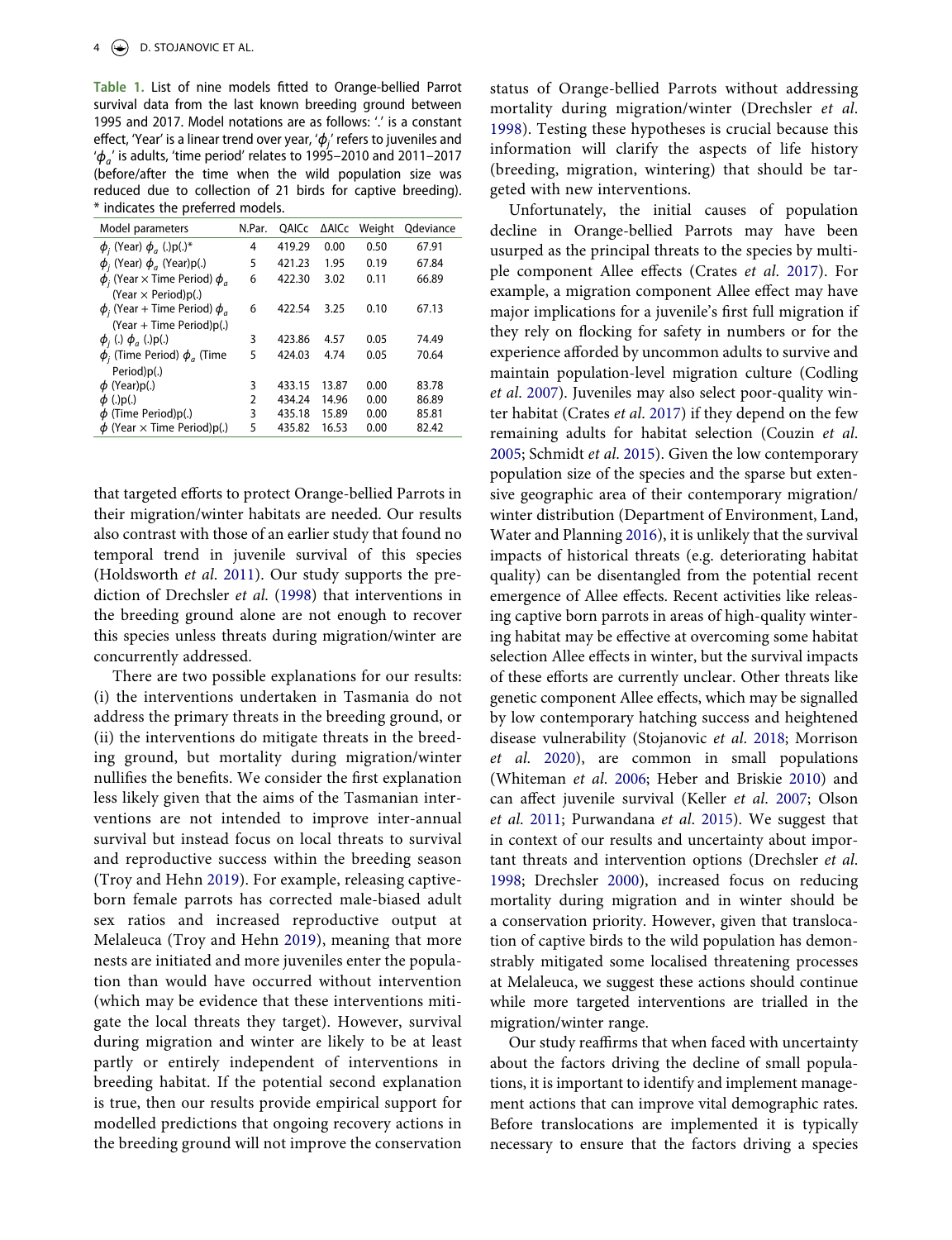<span id="page-4-8"></span>decline are identified and can be corrected (IUCN/SSC [2013](#page-5-28)), but this has not been achieved for the Orangebellied Parrot. The migration/winter life history phases pose substantial logistic challenges and identifying where and when to act is difficult. Locations where the species aggregates (e.g. key staging sites for migration and recently used wintering areas) are good starting points for management to maximise habitat availability (e.g. selective weed control and revegetation). However, we caution that sites that are important for Orangebellied Parrots today may not reflect the utilisation of historically important sites identified in earlier work (Loyn *et al*. [1986\)](#page-5-6), both in terms of location and the food plants available/utilised. Prioritising interventions at places that achieve both short-term goals (e.g. food availability immediately) and long-term habitat restoration goals may be a good starting point. Furthermore, reducing mortality outside the breeding season may provide at least a temporary reprieve from unidentified and unresolved threats during migration/winter. 'Head starting' of wild juveniles (holding them in captivity for their first winter before release at Melaleuca the following spring) and 'ranching' of captive-born mothers (by releasing them to breed in spring/summer and recapturing them to winter in captivity) have been implemented since 2017 (Troy and Hehn [2019\)](#page-5-7). How these efforts have affected demographic parameters (e.g. annual survival, per capita population growth) is not yet clear.

Our study provides empirical support for the predictions of Drechsler *et al*. [\(1998\)](#page-5-11) and highlights the need for conservation managers to find new ways of overcoming the challenges of working on small populations that disperse over large areas. Focusing conservation effort where Orange-bellied Parrots aggregate to breed has corrected some threats, but has not improved a key demographic rate. Unfortunately, important alternative actions in migration/wintering habitats, including winter releases of captive-bred birds aimed at attracting migrating individuals to high-quality habitat, are still in the trial phase. We hope that our study is a warning to other conservation practitioners to (i) model demographic responses to management actions when uncertainty is high, (ii) act upon those results early and (iii) regularly evaluate the impact of actions on population vital rates.

## **Acknowledgements**

Survival data were collected by volunteers from DPIPWE and Wildcare Friends of the Orange-bellied Parrot.

### **Disclosure statement**

The authors have no competing interests.

# **Funding**

The study was funded by a crowd-funding campaign ('Operation OBP'), the Tasmanian Government, the Australian Government, WildCare Inc, the Australian Government's National Environmental Science Program through the Threatened Species Recovery Hub, and an Australian Government Natural Heritage Trust grant.

### **ORCID**

Dejan Stojanovic **h**ttp://orcid.org/0000-0002-1176-3244 Joanne Potts **b** http://orcid.org/0000-0003-2752-5539 Peter Menkhorst **b** http://orcid.org/0000-0003-1055-4923 Robert Heinsohn **b** http://orcid.org/0000-0002-2514-9448

## **Ethics**

The research utilised data collected by the Tasmanian Department of Primary Industries, Parks, Water and Environment (DPIPWE) during their implementation of the Orange-bellied Parrot Tasmanian Program.

#### **References**

- <span id="page-4-5"></span>Buckland, S. T., Burnham, K. P., and Augustin, N. H. ([1997](#page-2-1)). Model selection: An integral part of inference. *Biometrics*  **53**(2), 603–618. doi:[10.2307/2533961](https://doi.org/10.2307/2533961)
- <span id="page-4-0"></span>Caughley, G. [\(1994\)](#page-0-4). Directions in conservation biology. *Journal of Animal Ecology* **63**(2), 215–244. doi:[10.2307/](https://doi.org/10.2307/5542) [5542](https://doi.org/10.2307/5542)
- <span id="page-4-6"></span>Codling, E. A., Pitchford, J. W., and Simpson, S. D. ([2007](#page-3-1)). Group navigation and the "many-wrongs principle" in models of animal movement. *Ecology* **88**(7), 1864–1870. doi:[10.1890/06-0854.1](https://doi.org/10.1890/06-0854.1)
- <span id="page-4-7"></span>Couzin, I. D., Krause, J., Franks, N. R., and Levin, S. A. ([2005](#page-3-2)). Effective leadership and decision-making in animal groups on the move. *Nature* **433**(7025), 513. doi:[10.1038/](https://doi.org/10.1038/nature03236) [nature03236](https://doi.org/10.1038/nature03236)
- <span id="page-4-1"></span>Crates, R., Rayner, L., Stojanovic, D., Webb, M., and Heinsohn, R. [\(2017\)](#page-0-5). Undetected Allee effects in Australia's threatened birds: Implications for conservation. *Emu - Austral Ornithology* **117**(3), 207–221. doi:[10.1080/](https://doi.org/10.1080/01584197.2017.1333392) [01584197.2017.1333392](https://doi.org/10.1080/01584197.2017.1333392)
- <span id="page-4-3"></span>Crates, R., Rayner, L., Stojanovic, D., Webb, M., Terauds, A., and Heinsohn, R. [\(2018a\)](#page-0-6). Contemporary breeding biology of critically endangered Regent Honeyeaters: Implications for conservation. *Ibis* **161**(3), 521–532. doi:[10.1111/](https://doi.org/10.1111/ibi.12659) [ibi.12659](https://doi.org/10.1111/ibi.12659)
- <span id="page-4-4"></span>Crates, R., Rayner, L., Stojanovic, D., Webb, M., Terauds, A., and Heinsohn, R. [\(2019\)](#page-0-6). Contemporary breeding biology of critically endangered Regent Honeyeaters: Implications for conservation. *Ibis* **161**(3), 521–532. doi:[10.1111/](https://doi.org/10.1111/ibi.12659) [ibi.12659](https://doi.org/10.1111/ibi.12659)
- <span id="page-4-2"></span>Crates, R., Terauds, A., Rayner, L., Stojanovic, D., Heinsohn, R., Wilkie, C., and Webb, M. ([2018b\)](#page-0-7). Spatially and temporally targeted suppression of despotic noisy miners has conservation benefits for highly mobile and threatened woodland birds. *Biological Conservation* **227**, 343–351. doi:[10.1016/j.biocon.2018.10.006](https://doi.org/10.1016/j.biocon.2018.10.006)